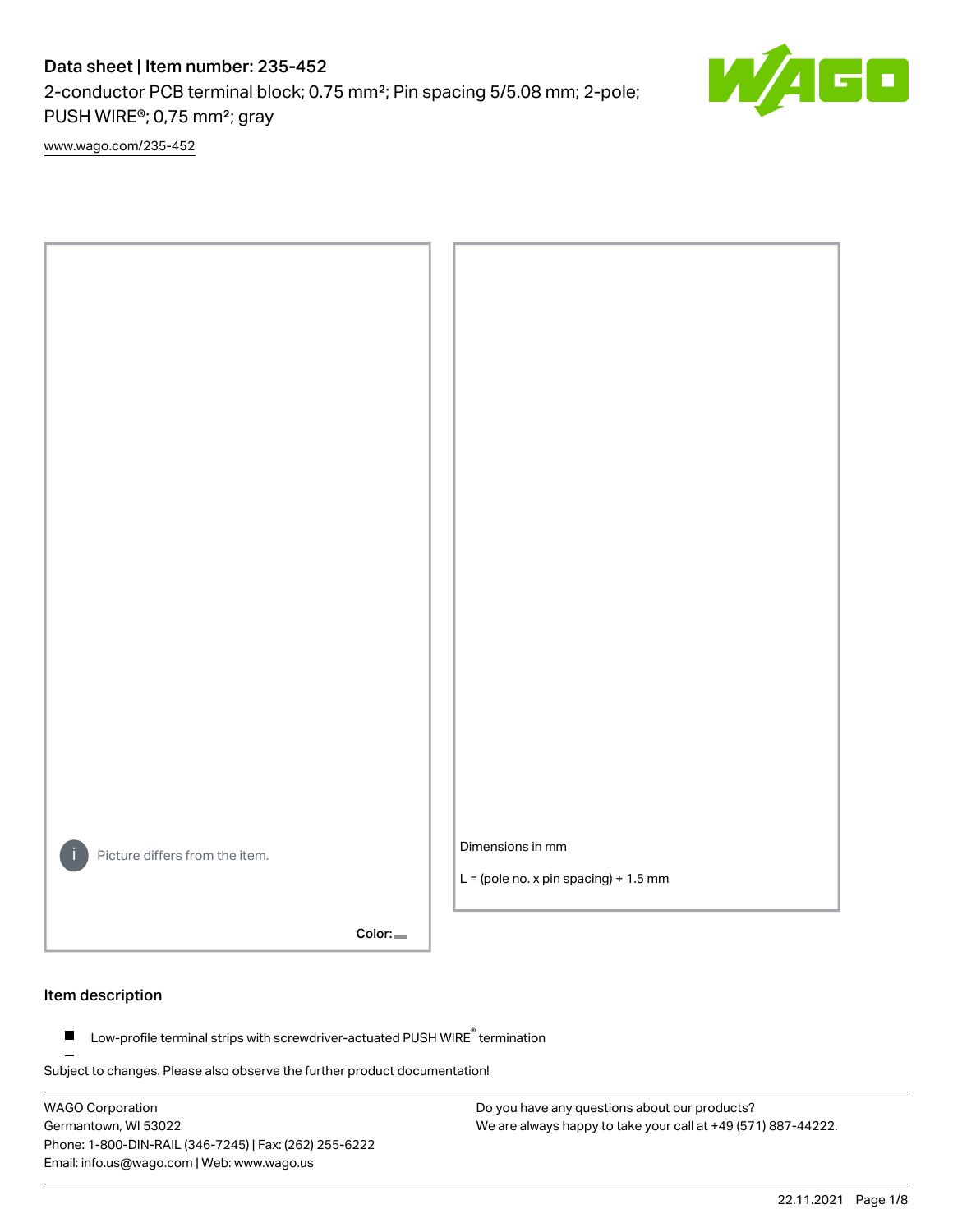# Data sheet | Item number: 235-452

[www.wago.com/235-452](http://www.wago.com/235-452)



- Double-conductor connection for supply and distribution of signals ideal for standard, single-conductor signal lines suitable for push-in termination
- $\blacksquare$ Double solder pins for high mechanical stability
- $\blacksquare$ Combines with all 235 Series modular terminal blocks
- $\blacksquare$ Set to metric or inch pin spacing by compressing terminal strips together or pulling them apart
- $\blacksquare$ Conductor removal via screwdriver (2.5mm x 0.4mm)
- $\blacksquare$ Also available with test slot

#### Data Notes

|  | . . | . .<br>÷<br>۰. | I<br>×<br>۰. |  |
|--|-----|----------------|--------------|--|
|  |     |                |              |  |
|  |     |                |              |  |

| Other pole numbers                                               |
|------------------------------------------------------------------|
| Other colors                                                     |
| Mixed-color PCB connector strips                                 |
| Direct marking                                                   |
| Other versions (or variants) can be requested from WAGO Sales or |
| configured at https://configurator.wago.com/                     |
|                                                                  |

# Electrical data

## IEC Approvals

| Ratings per                 | IEC/EN 60664-1                                                        |
|-----------------------------|-----------------------------------------------------------------------|
| Rated voltage (III / 3)     | 250 V                                                                 |
| Rated surge voltage (III/3) | 4 <sub>k</sub> V                                                      |
| Rated voltage (III/2)       | 320 V                                                                 |
| Rated surge voltage (III/2) | 4 <sub>k</sub> V                                                      |
| Nominal voltage (II/2)      | 630 V                                                                 |
| Rated surge voltage (II/2)  | 4 <sub>k</sub> V                                                      |
| Rated current               | 10A                                                                   |
| Legend (ratings)            | $(III / 2)$ $\triangle$ Overvoltage category III / Pollution degree 2 |

# UL Approvals

| Approvals per                  | UL 1059 |
|--------------------------------|---------|
| Rated voltage UL (Use Group B) | 300 V   |
| Rated current UL (Use Group B) | 10 A    |
| Rated voltage UL (Use Group D) | 300 V   |
| Rated current UL (Use Group D) | 10A     |

Subject to changes. Please also observe the further product documentation!

| <b>WAGO Corporation</b>                                | Do you have any questions about our products?                 |
|--------------------------------------------------------|---------------------------------------------------------------|
| Germantown, WI 53022                                   | We are always happy to take your call at +49 (571) 887-44222. |
| Phone: 1-800-DIN-RAIL (346-7245)   Fax: (262) 255-6222 |                                                               |
| Email: info.us@wago.com   Web: www.wago.us             |                                                               |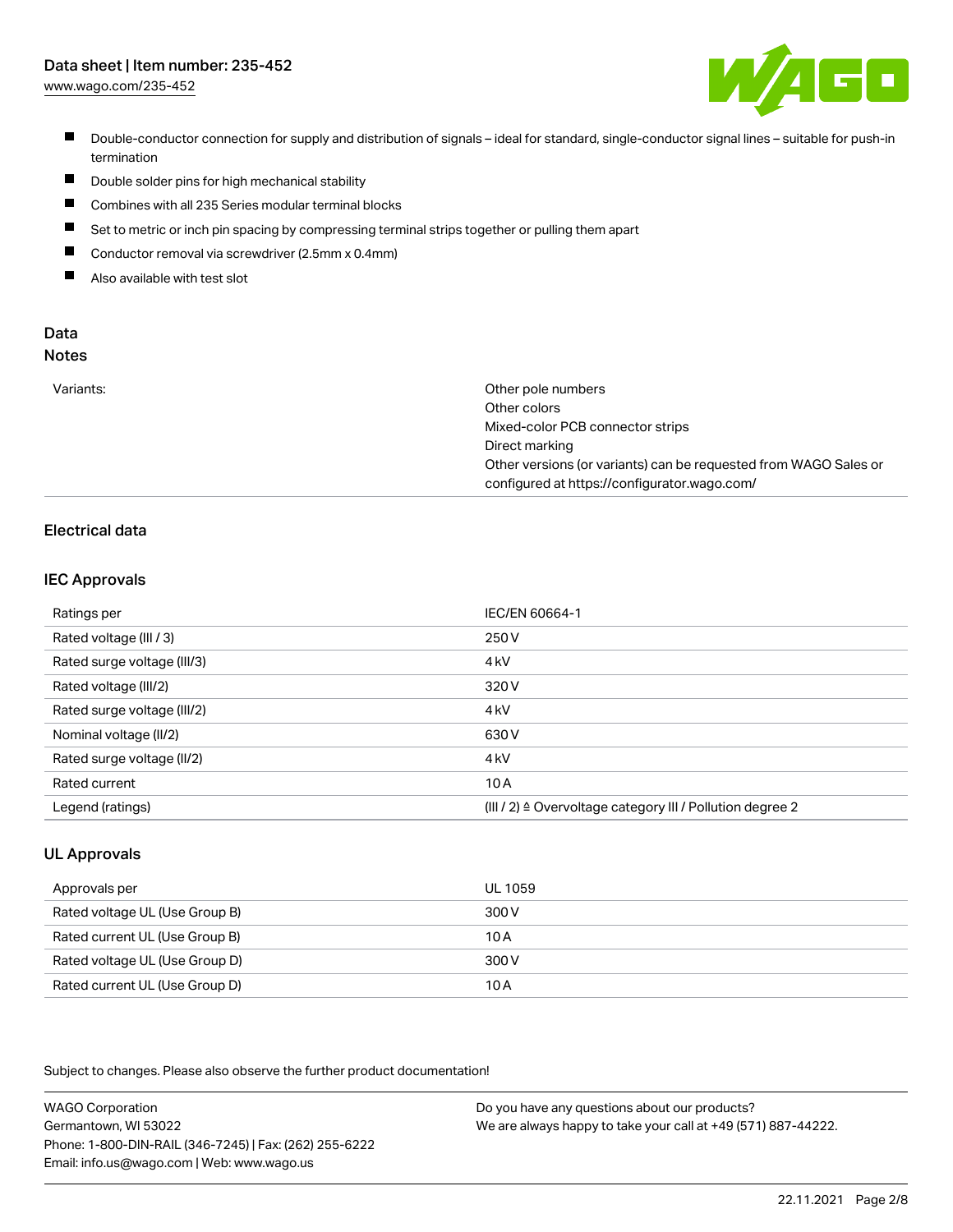

## CSA Approvals

| Approvals per                   | CSA   |
|---------------------------------|-------|
| Rated voltage CSA (Use Group B) | 300 V |
| Rated current CSA (Use Group B) | 10 A  |

## Connection data

| Total number of connection points | 4 |
|-----------------------------------|---|
| Total number of potentials        |   |
| Number of connection types        |   |
| Number of levels                  |   |

# Connection 1

| Connection technology                             | PUSH WIRE                               |
|---------------------------------------------------|-----------------------------------------|
| Actuation type                                    | Operating tool                          |
| Solid conductor                                   | $0.250.75$ mm <sup>2</sup> / 24  18 AWG |
| Fine-stranded conductor; with uninsulated ferrule | $0.250.34$ mm <sup>2</sup>              |
| Strip length                                      | $910$ mm / 0.35  0.39 inch              |
| Conductor connection direction to PCB             | 0°                                      |
| Number of poles                                   | ◠                                       |

# Physical data

| Pin spacing                          | 5/5.08 mm / 0.197/0.2 inch |
|--------------------------------------|----------------------------|
| Width                                | 11.5 mm / 0.453 inch       |
| Height                               | 12.8 mm / 0.504 inch       |
| Height from the surface              | 9.2 mm / 0.362 inch        |
| Depth                                | 12.5 mm / 0.492 inch       |
| Solder pin length                    | 3.6 <sub>mm</sub>          |
| Solder pin dimensions                | $0.8 \times 0.4$ mm        |
| Drilled hole diameter with tolerance | 1 <sup>(+0.1)</sup> mm     |

# PCB contact

| PCB Contact                         | тнт                                      |
|-------------------------------------|------------------------------------------|
| Solder pin arrangement              | over the entire terminal strip (in-line) |
| Number of solder pins per potential |                                          |

Subject to changes. Please also observe the further product documentation!

| <b>WAGO Corporation</b>                                | Do you have any questions about our products?                 |
|--------------------------------------------------------|---------------------------------------------------------------|
| Germantown, WI 53022                                   | We are always happy to take your call at +49 (571) 887-44222. |
| Phone: 1-800-DIN-RAIL (346-7245)   Fax: (262) 255-6222 |                                                               |
| Email: info.us@wago.com   Web: www.wago.us             |                                                               |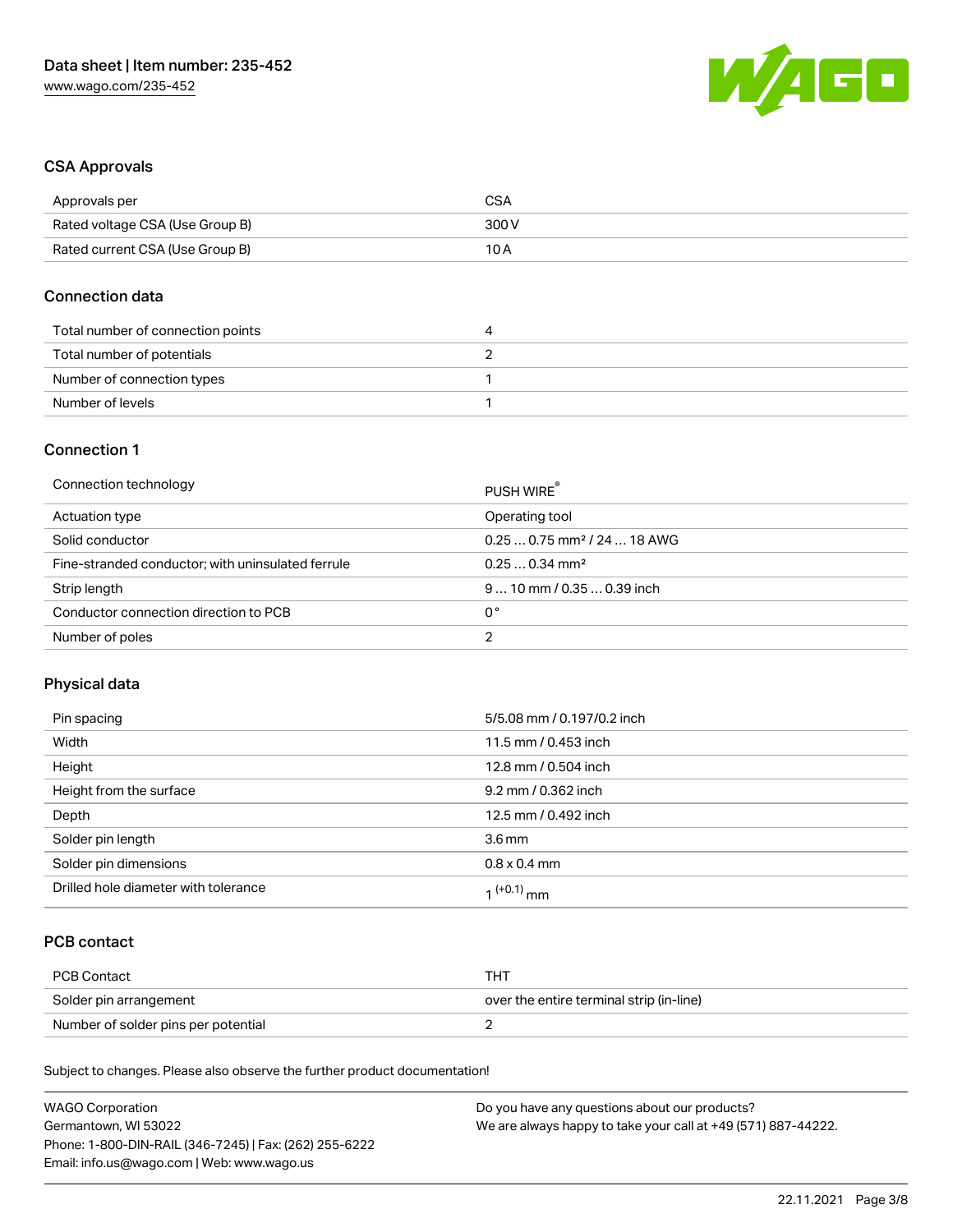

## Material data

| Color                       | gray                                  |
|-----------------------------|---------------------------------------|
| Material group              |                                       |
| Insulation material         | Polyamide (PA66)                      |
| Flammability class per UL94 | V <sub>0</sub>                        |
| Clamping spring material    | Chrome nickel spring steel (CrNi)     |
| Contact material            | Electrolytic copper $(E_{\text{Cu}})$ |
| Contact plating             | tin-plated                            |
| Fire load                   | $0.026$ MJ                            |
| Weight                      | 1.5g                                  |

#### Environmental requirements

| Limit temperature range | $-60+105 °C$ |  |
|-------------------------|--------------|--|
|-------------------------|--------------|--|

## Commercial data

| Product Group         | 4 (Printed Circuit) |
|-----------------------|---------------------|
| PU (SPU)              | 420 (105) Stück     |
| Packaging type        | box                 |
| Country of origin     | CН                  |
| <b>GTIN</b>           | 4044918655828       |
| Customs tariff number | 8536904000          |

## Approvals / Certificates

### Country specific Approvals

|            |                                        |                                 | Certificate               |
|------------|----------------------------------------|---------------------------------|---------------------------|
| Logo       | Approval                               | <b>Additional Approval Text</b> | name                      |
|            | <b>CCA</b><br>DEKRA Certification B.V. | EN 60947                        | NTR NL-<br>7144           |
| EMA<br>EUR | <b>CCA</b><br>DEKRA Certification B.V. | EN 60947                        | 2149549.02                |
|            | <b>CCA</b><br>DEKRA Certification B.V. | EN 60998                        | NTR <sub>NL</sub><br>6919 |

Subject to changes. Please also observe the further product documentation!

WAGO Corporation Germantown, WI 53022 Phone: 1-800-DIN-RAIL (346-7245) | Fax: (262) 255-6222 Email: info.us@wago.com | Web: www.wago.us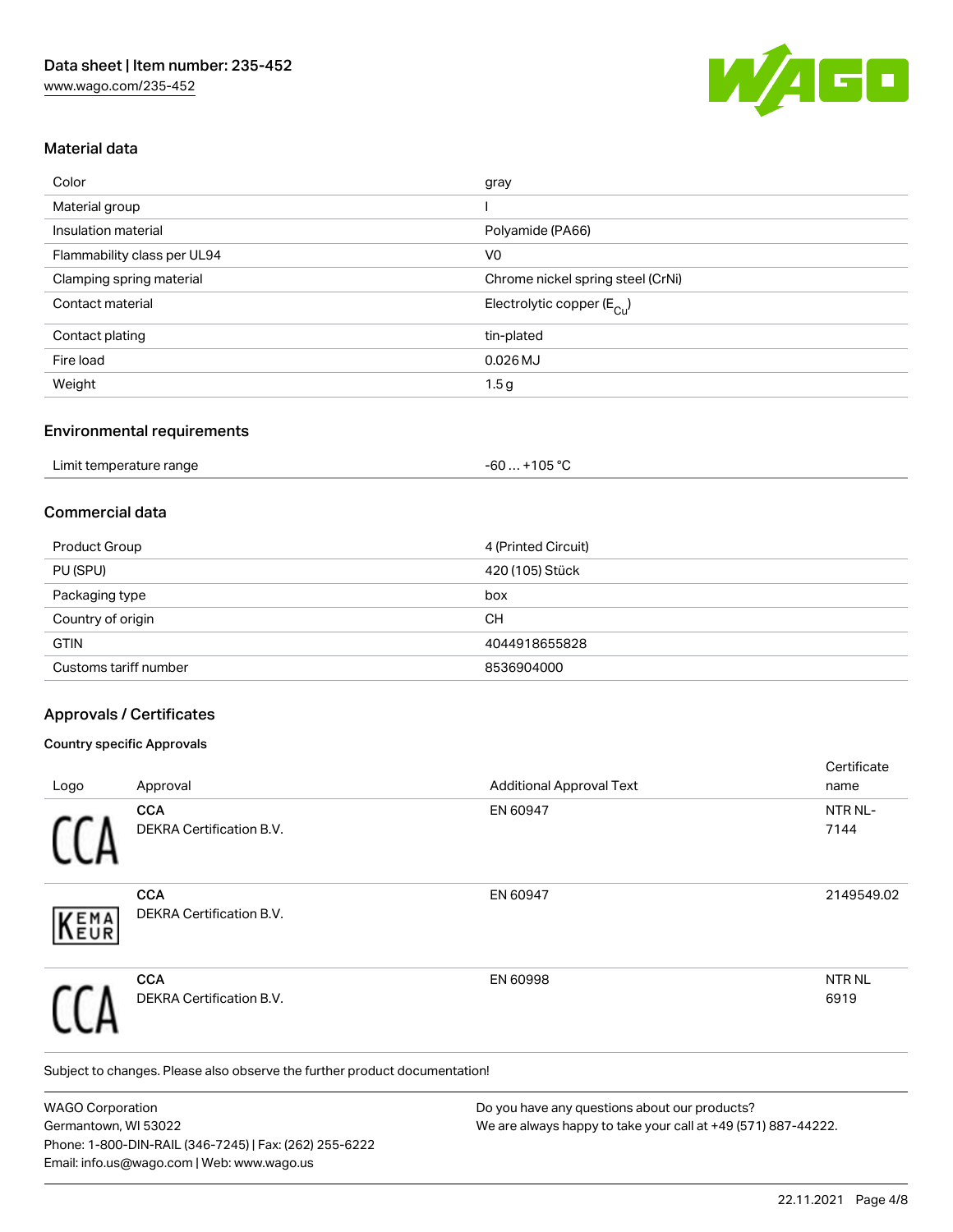

| <b>CCA</b><br>DEKRA Certification B.V.              | EN 60947-7-4      | NTR NL-<br>7774 |
|-----------------------------------------------------|-------------------|-----------------|
| <b>CSA</b><br>DEKRA Certification B.V.              | C <sub>22.2</sub> | 1673956         |
| <b>VDE</b><br>VDE Prüf- und Zertifizierungsinstitut | EN 60947          | 40029328        |

#### Ship Approvals

| Logo | Approval                                                | <b>Additional Approval Text</b> | Certificate<br>name               |
|------|---------------------------------------------------------|---------------------------------|-----------------------------------|
| ABS. | <b>ABS</b><br>American Bureau of Shipping               | $\overline{\phantom{0}}$        | $19-$<br>HG1869876-<br><b>PDA</b> |
|      | <b>DNV GL</b><br>Det Norske Veritas, Germanischer Lloyd |                                 | TAE000016Z                        |

### UL-Approvals

| Logo | Approval                            | <b>Additional Approval Text</b> | Certificate<br>name |
|------|-------------------------------------|---------------------------------|---------------------|
| J    | UL<br>UL International Germany GmbH | $\overline{\phantom{0}}$        | E45172              |

## Optional accessories

#### Ferrules

| Ferrule |                                                                                                                        |                      |
|---------|------------------------------------------------------------------------------------------------------------------------|----------------------|
|         | Item no.: 216-101<br>Ferrule; Sleeve for 0.5 mm <sup>2</sup> / AWG 22; uninsulated; electro-tin plated; silver-colored | www.wago.com/216-101 |
|         | Item no.: 216-132<br>Ferrule; Sleeve for 0.34 mm <sup>2</sup> / AWG 24; uninsulated; electro-tin plated                | www.wago.com/216-132 |
|         | Item no.: 216-121<br>Ferrule; Sleeve for 0.5 mm <sup>2</sup> / AWG 22; uninsulated; electro-tin plated; silver-colored | www.wago.com/216-121 |
|         | Item no.: 216-131                                                                                                      |                      |

Subject to changes. Please also observe the further product documentation!

WAGO Corporation Germantown, WI 53022 Phone: 1-800-DIN-RAIL (346-7245) | Fax: (262) 255-6222 Email: info.us@wago.com | Web: www.wago.us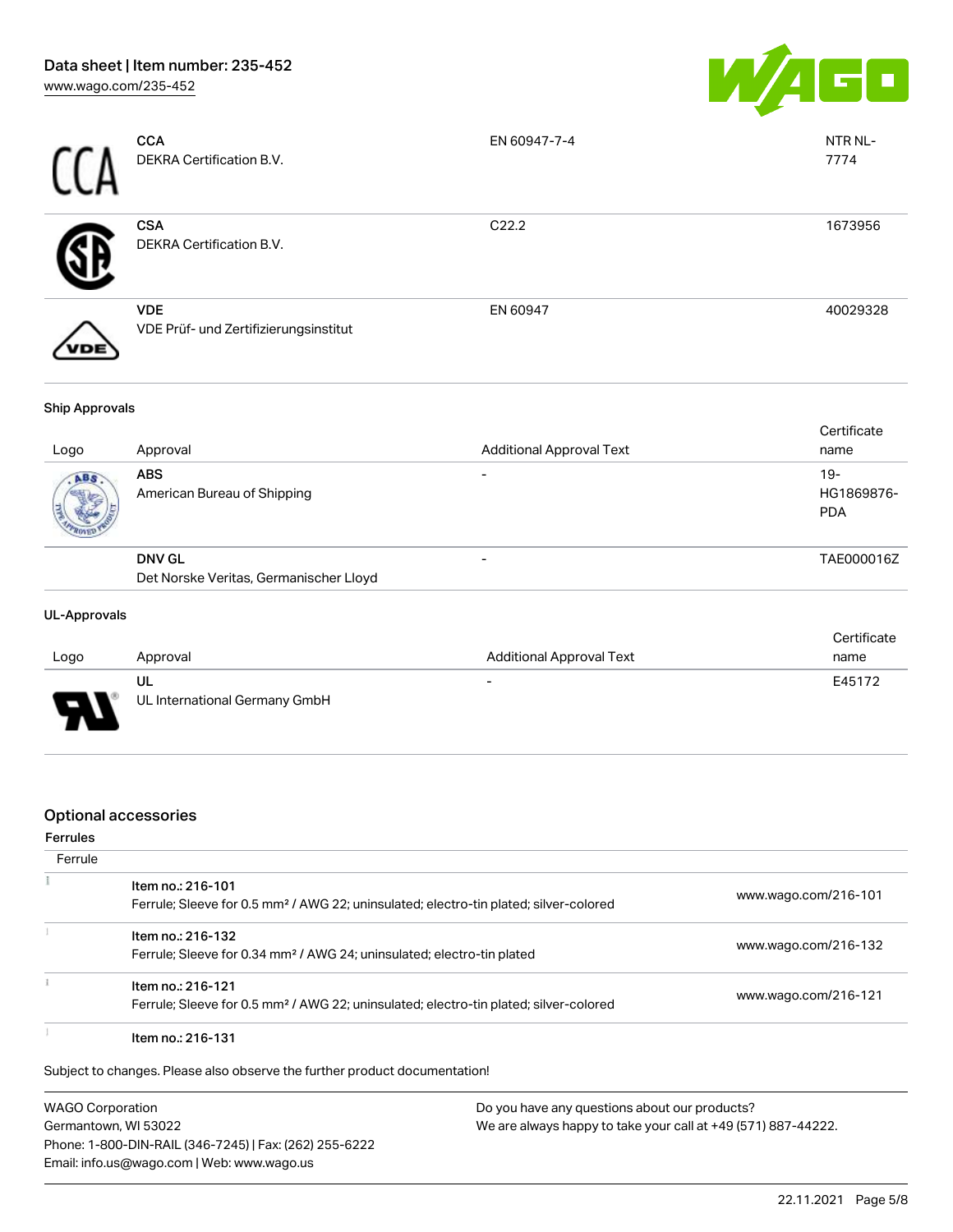

| Ferrule; Sleeve for 0.25 mm <sup>2</sup> / AWG 24; uninsulated; electro-tin plated; silver-colored               | www.wago.com/216-131 |
|------------------------------------------------------------------------------------------------------------------|----------------------|
| Item no.: 216-141                                                                                                |                      |
| Ferrule; Sleeve for 0.5 mm <sup>2</sup> / 20 AWG; uninsulated; electro-tin plated; electrolytic copper; gastight | www.wago.com/216-141 |
| crimped; acc. to DIN 46228, Part 1/08.92                                                                         |                      |
| Item no.: 216-152                                                                                                |                      |
| Ferrule; Sleeve for 0.34 mm <sup>2</sup> / AWG 24; uninsulated; electro-tin plated                               | www.wago.com/216-152 |
| Item no.: 216-151                                                                                                |                      |
| Ferrule; Sleeve for 0.25 mm <sup>2</sup> / AWG 24; uninsulated; electro-tin plated                               | www.wago.com/216-151 |
| Item no.: 216-201                                                                                                |                      |
| Ferrule; Sleeve for 0.5 mm <sup>2</sup> / 20 AWG; insulated; electro-tin plated; white                           | www.wago.com/216-201 |
| Item no.: 216-241                                                                                                |                      |
| Ferrule; Sleeve for 0.5 mm <sup>2</sup> / 20 AWG; insulated; electro-tin plated; electrolytic copper; gastight   | www.wago.com/216-241 |
| crimped; acc. to DIN 46228, Part 4/09.90; white                                                                  |                      |
| Item no.: 216-221                                                                                                |                      |
| Ferrule; Sleeve for 0.5 mm <sup>2</sup> / 20 AWG; insulated; electro-tin plated; white                           | www.wago.com/216-221 |
| Item no.: 216-301                                                                                                |                      |
| Ferrule; Sleeve for 0.25 mm <sup>2</sup> / AWG 24; insulated; electro-tin plated; yellow                         | www.wago.com/216-301 |
| Item no.: 216-321                                                                                                |                      |
| Ferrule; Sleeve for 0.25 mm <sup>2</sup> / AWG 24; insulated; electro-tin plated; yellow                         | www.wago.com/216-321 |
| Item no.: 216-322                                                                                                |                      |
| Ferrule; Sleeve for 0.34 mm <sup>2</sup> / 22 AWG; insulated; electro-tin plated; green                          | www.wago.com/216-322 |
| Item no.: 216-302                                                                                                |                      |
| Ferrule; Sleeve for 0.34 mm <sup>2</sup> / 22 AWG; insulated; electro-tin plated; light turquoise                | www.wago.com/216-302 |
|                                                                                                                  |                      |

# Downloads Documentation

Phone: 1-800-DIN-RAIL (346-7245) | Fax: (262) 255-6222

Email: info.us@wago.com | Web: www.wago.us

| <b>Additional Information</b>                                              |                                                               |            |          |
|----------------------------------------------------------------------------|---------------------------------------------------------------|------------|----------|
| Technical explanations                                                     | 2019 Apr 3                                                    | pdf        | Download |
|                                                                            |                                                               | 2.0 MB     |          |
|                                                                            |                                                               |            |          |
| <b>CAD files</b>                                                           |                                                               |            |          |
| CAD data                                                                   |                                                               |            |          |
| 2D/3D Models 235-452                                                       |                                                               | <b>URL</b> | Download |
| CAE data                                                                   |                                                               |            |          |
| EPLAN Data Portal 235-452                                                  |                                                               | <b>URL</b> | Download |
| Subject to changes. Please also observe the further product documentation! |                                                               |            |          |
| <b>WAGO Corporation</b>                                                    | Do you have any questions about our products?                 |            |          |
| Germantown, WI 53022                                                       | We are always happy to take your call at +49 (571) 887-44222. |            |          |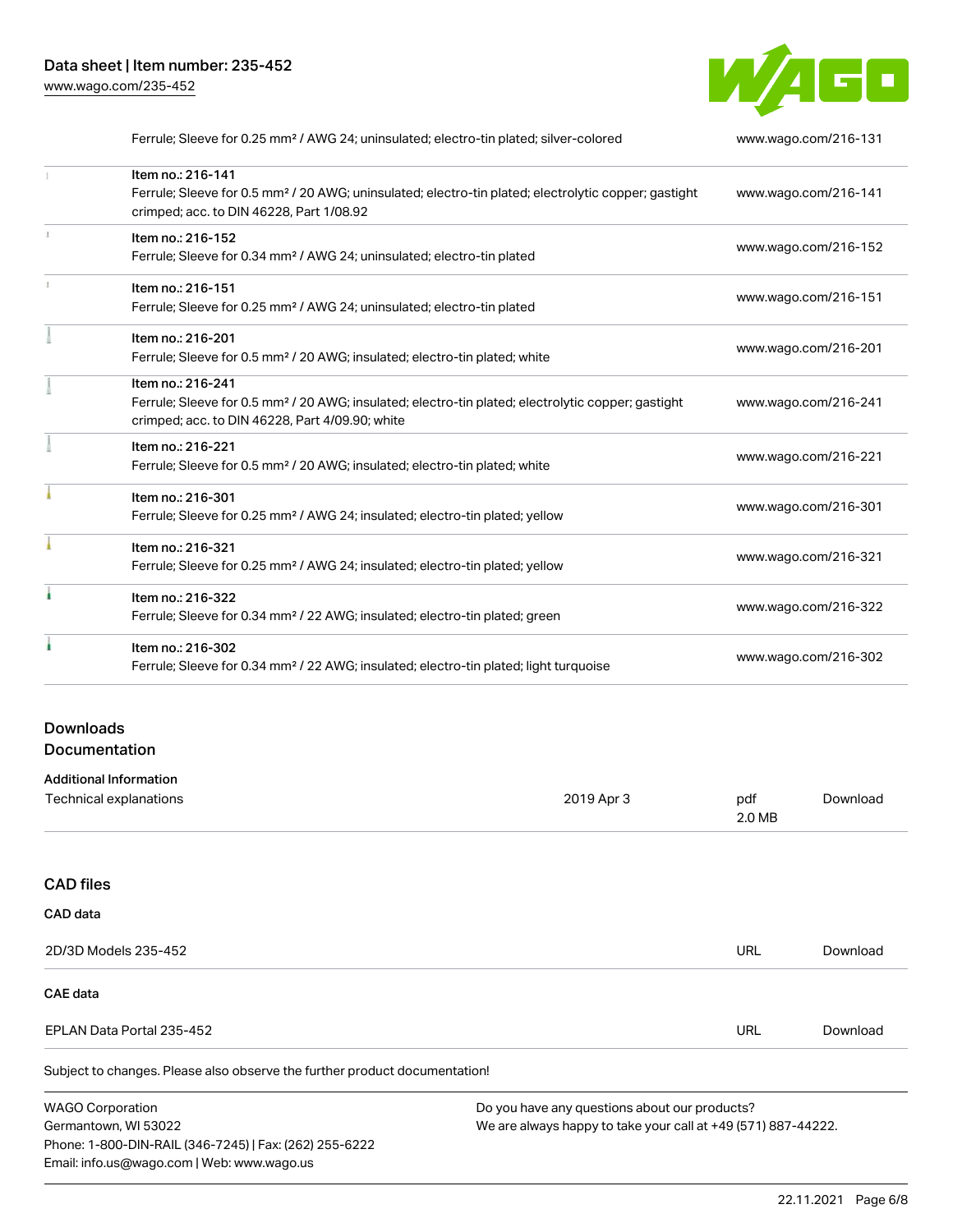ZUKEN Portal 235-452 URL [Download](https://www.wago.com/global/d/Zuken_URLS_235-452)

#### PCB Design

Symbol and Footprint 235-452

CAx data for your PCB design, consisting of "schematic symbols and PCB footprints", allow easy integration of the WAGO component into your development environment.

#### Supported formats:

- $\blacksquare$ Accel EDA 14 & 15
- $\blacksquare$ Altium 6 to current version
- $\blacksquare$ Cadence Allegro
- П **DesignSpark**
- П Eagle Libraries
- $\blacksquare$ KiCad
- $\blacksquare$ Mentor Graphics BoardStation
- $\blacksquare$ Mentor Graphics Design Architect
- $\blacksquare$ Mentor Graphics Design Expedition 99 and 2000
- $\blacksquare$ OrCAD 9.X PCB and Capture
- $\blacksquare$ PADS PowerPCB 3, 3.5, 4.X, and 5.X
- $\blacksquare$ PADS PowerPCB and PowerLogic 3.0
- $\blacksquare$ PCAD 2000, 2001, 2002, 2004, and 2006
- П Pulsonix 8.5 or newer
- П STL
- $\blacksquare$ 3D STEP
- $\blacksquare$ TARGET 3001!
- П View Logic ViewDraw
- П Quadcept
- $\blacksquare$ Zuken CadStar 3 and 4
- $\blacksquare$ Zuken CR-5000 and CR-8000

PCB Component Libraries (EDA), PCB CAD Library Ultra Librarian

# Environmental Product Compliance

## Compliance Search

Environmental Product Compliance 235-452

Subject to changes. Please also observe the further product documentation!

WAGO Corporation Germantown, WI 53022 Phone: 1-800-DIN-RAIL (346-7245) | Fax: (262) 255-6222 Email: info.us@wago.com | Web: www.wago.us

Do you have any questions about our products? We are always happy to take your call at +49 (571) 887-44222.



URL [Download](https://www.wago.com/global/d/UltraLibrarian_URLS_235-452)

URL [Download](https://www.wago.com/global/d/ComplianceLinkMediaContainer_235-452)